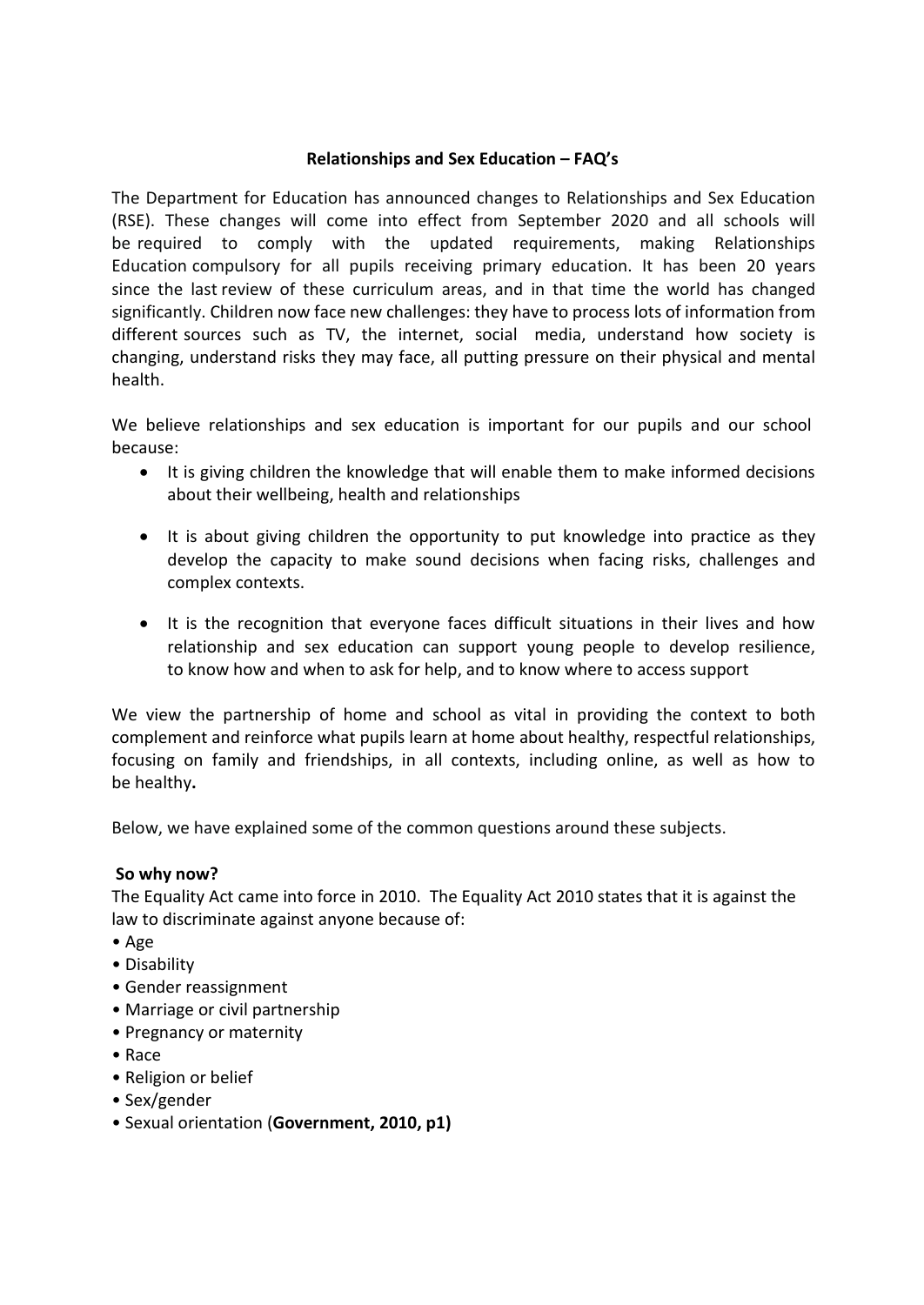The public sector Equality Duty came into force on 5th April 2011 and requires that public bodies (including schools):

- Have due regard to the need to eliminate discrimination
- Advance equality of opportunity
- Foster good relations between different people when carrying out their activities.

(Government Equalities Office 2013, p1)

This makes it clear that promoting some of the protected characteristics of the Equality Act while ignoring others is against UK law.

#### **What is teaching about equality?**

It is teaching about:

Difference Acceptance **Tolerance Diversity** How to challenge discrimination

Teaching about equality helps our children to prepare for the next stages in their lives.

### **Will my child be taught sex education at Primary School? Is this too young?**

Sex education at Primary school is not compulsory. However, compulsory Relationships Education is being introduced in Primary schools from September 2020, to put in place the building blocks needed for positive and safe relationships of all kinds. This will start with family and friends, how to treat each other with kindness, and recognising the difference between online and offline friendships.

At Ash, Cartwright and Kelsey CE Primary School we currently teach the Science Curriculum unit on the Human Life Cycle and Puberty. Before these lessons take place, the school gives parents the opportunity to understand what will be taught. As it is part of the science national curriculum it is compulsory. Currently we do not teach any Sex Education lessons beyond the Science curriculum.

## **Is school the best place for discussions about Sex and Relationships?**

We know from surveys of children, that if they do not get the correct and accurate information about sex and relationships from a reliable source, they **will** find the information from other sources (friends, older siblings, website, tv) which may not be true or age appropriate. The information gathered during the Government consultation found that most children wanted this information and discussion to be provided in school with their teachers so that they could ask their questions in a safe space, and have them answered in an ageappropriate way.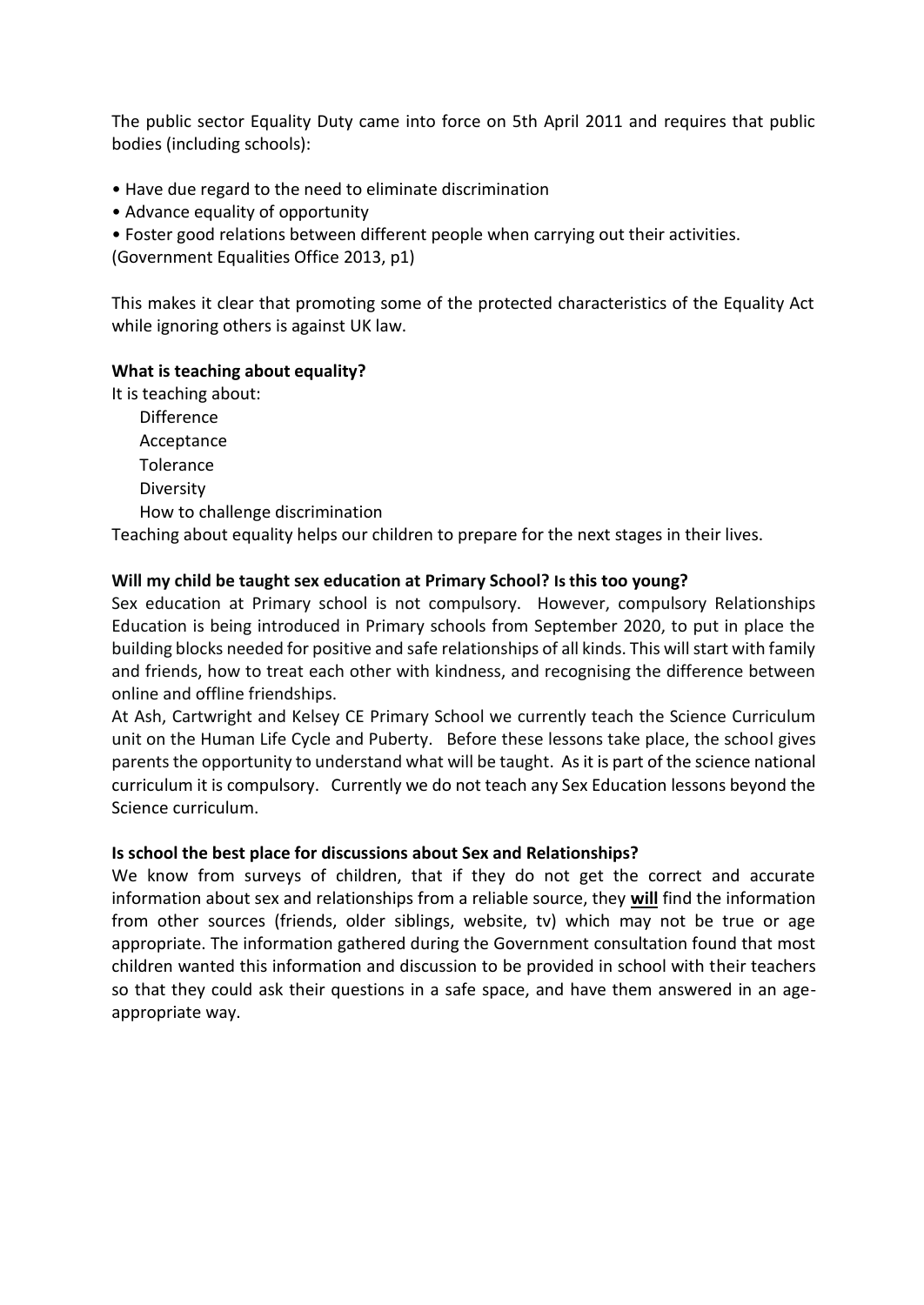#### **Does the new Relationships Education and RSE curriculum take account of my faith?**

The RSE curriculum is designed to help children from all backgrounds build positive and safe relationships, and to thrive in modern Britain. Our School has a Christian religious character, and we believe that teaching about Relationships builds on our Core Christian Values of Love and Equality and is in line with the Church's teaching. The Church of England's charter for Relationship, Sex and Health Education states:

*'Everyone will be treated with dignity as all people are made in the image of God and loved equally by God. All pupils have a right to an education which enables them to flourish and is set in a learning community where differences of lifestyle and opinion (within that which is permissible under UK law) are treated with dignity and respect'.*

## **Do I have a right to withdraw my child from Relationships and Sex Education?**

In a Primary School, you have the right to withdraw from any sex education lessons *that go beyond that of the science national curriculum.*

There is no right to withdraw from Relationships Education at Primary or Secondary school as the contents of these subjects – such as family, friendship, safety (including online safety) – are important for all children to be taught.

### **Has the government listened to the views of my community in introducing these subjects?**

The Government undertook a wide public consultation which involved discussions with over 90 organisations, as well as the public consultation on the draft regulations and guidance. This has informed the key decisions on these subjects.

### **Will these subjects promote LGBT relationships?**

No, these subjects don't 'promote' anything, they educate. We are teaching about equality. Our school ethos says that we are respectful of everyone. We value ourselves and all others.

Pupils should be taught about the society in which they are growing up. These subjects are designed to foster respect for others and for difference, and educate pupils about healthy relationships. RSE should meet the needs of all pupils, whatever their developing sexuality or identity – this should include age-appropriate teaching about different types of relationships in the context of the law.

In our school the teaching of LGBT will be delivered through teaching about different types of family, including those with same sex parents. All our planned learning will be taught in an age appropriate way.

## **Are primary children too young to be taught about gay or lesbian people?**

Some children grow up in families with gay or lesbian people. We can't say to a child who has two dads, 'You can't talk about your family!' We want all of our children to know that their family is normal and accepted in school.

Our children will interact with people from different backgrounds we want them to treat all members of the community with the same respect. Just like racism, school has a duty of care to challenge any language that may cause offence to others, whether used intentionally or not. Phrases such as "that's so gay" or "that's a girls/boys toy" when used in a negative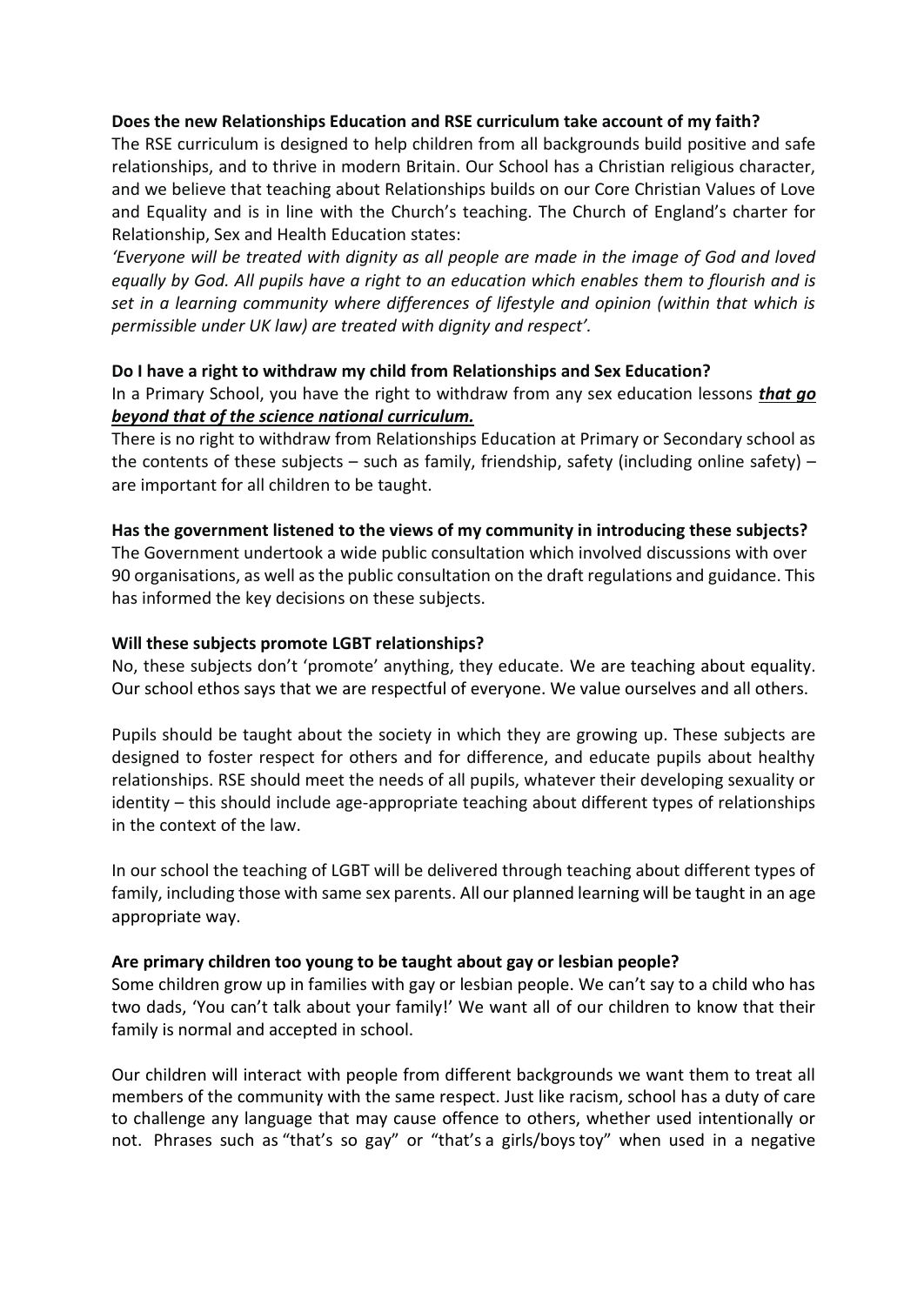manner may unintentionally cause offence to a child or adult. School will challenge this language if it is used by children, parents or visitors as we want everyone to feel welcome.

## **There are no children who are gay or transgender here, so why does it need to be mentioned?**

We want our children to grow up respectful and tolerant members of our community. As they grow up, make more friends, watch tv, go to different places they will meet people who are gay or transgender. We want them to understand that this is okay that some children when they grow up may be gay. We don't want children growing up thinking something is wrong with them or with people they recognise who are gay or transgender.

## **My religion says that gay is wrong, so why are you teaching about different sexuality choices?**

We are teaching about equality. We understand and respect all faiths. We recognise the tension that it can present. We are teaching children not to be afraid of difference but to celebrate difference. Any discussion or resources used will be to help your child be respectful and tolerant towards others. We are preparing the children for life in Britain. Britain is diverse and they are going to meet people who are different to them as they grow up.

## **You are confusing my child because at home they are learning that being gay is wrong but at school you are telling them that being gay is OK.**

As a parent it is your right to talk to your child about religious beliefs. In school we build our curriculum around UK law. We are teaching children that all people and relationships are equal. We are teaching children that all families are different and your child as they grow up are going to meet people who live in different families. It is important that children learn about people who are different. They need to learn to be tolerant and respectful of people with different views. When they grow up they can make up their own minds about what is right and wrong.

#### **What are the topics covered in RSE?**

In school RSE topics will taught within our Personal Social and Health Education (PSHE) curriculum. Our PSHE curriculum is split into three categories. RSE is part of the first two categories.

| <b>Relationships</b>                                                                                                                                    | <b>Health and Mental Well-being</b>                                                                                                                                                                                                                  | Wider World                                  |
|---------------------------------------------------------------------------------------------------------------------------------------------------------|------------------------------------------------------------------------------------------------------------------------------------------------------------------------------------------------------------------------------------------------------|----------------------------------------------|
| Families and people who care<br>for me<br><b>Caring friendship</b><br><b>Respectful friendships</b><br><b>Online Relationships</b><br><b>Being Safe</b> | <b>Mental Well being</b><br><b>Internet Safety and Harm</b><br><b>Physical health and fitness</b><br><b>Healthy Eating</b><br>Drug, alcohol and tobacco<br><b>Health and prevention</b><br><b>Basic First Aid</b><br><b>Changing Adolescent Body</b> | Economic Well being<br>Enterprise<br>Careers |

#### **Will this work prompt my children to ask challenging questions?**

Possibly, your child or children trust you and will be likely to ask you questions to test your beliefs and opinions. Please don't avoid them, talk openly about diversity and equality.

#### **How do I explain what 'gay' means to my child?**

'Gay' is when a man loves a man. 'Lesbian' is when two women love each other. 'Bi sexual' is when a person can love both men and women. 'Transgender' is when a person feels different